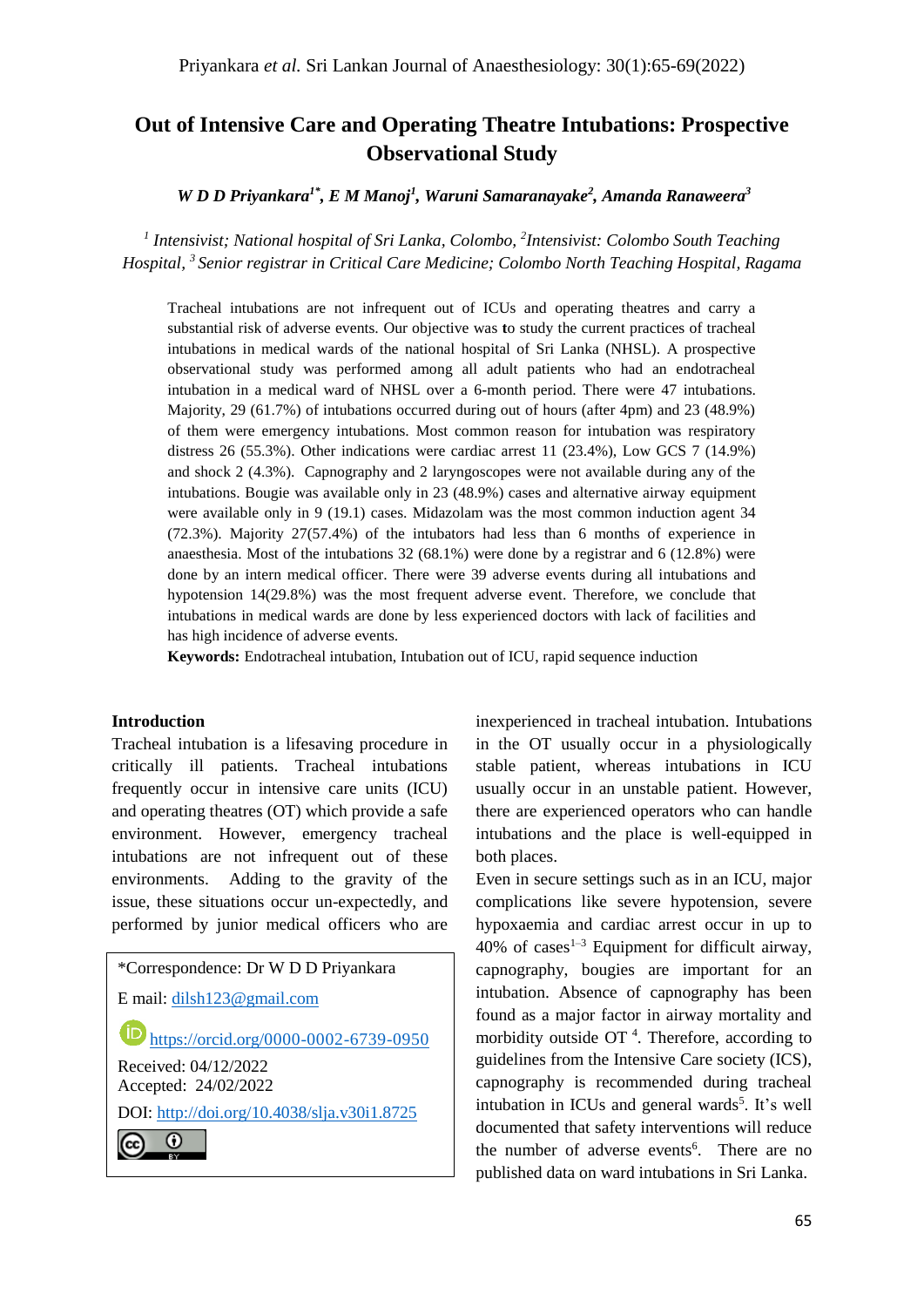#### **Materials and Methods**

A prospective observational study was performed among all consecutive patients who were more than 18 years old and had an endotracheal intubation in a medical ward (including the casualty medical ward) of national hospital of Sri Lanka (NHSL). Data were taken using a standardized questionnaire. The questionnaire was filled by the intubators with the help of the researcher. Ethical approval was granted from the ethical review committee of NHSL. Details of intubation procedure, intubators, drugs used, and the adverse events were collected over a 6-month period.

Daytime was defined as the time between 08:00 and 16:00 hours. Urgency was defined as immediate (immediate intubation required), urgent (intubation required within an hour), or semi elective (intubation could wait for more than an hour). An experienced intubator was defined as one with 6 months or more of experience in anaesthesiology. The specialty of the primary intubator was defined as the base specialty of the team member who had the first attempt at tracheal intubation. Significant hypotension was defined as systolic arterial pressure  $\leq$  80 mm Hg at any time or a systolic arterial pressure persistently below 90mmHg despite fluid challenge or requirement for initiation of vasoactive support. Significant hypoxaemia was defined as a decrease in SpO2 to lower than 80%.

#### **Results**

There were 47 Intubations during the study period. Majority were males 27 (57.4%) and the mean age was 55.45 (SD 15.65). Out of all intubations, 29 (61.7%) intubations occurred during out of hours (after 4pm) and 23 (48.9%) of them were emergency intubations. Most common reason for intubation was respiratory distress which was present in 26 (55.3%) patients (Table 1). Capnography and 2 laryngoscopes/blades were not available during any of the intubations. Bougie was available only in 23 (48.9%) cases (table 2). Alternative airway equipment was available only in 9 (19.1%) cases. Only 14 (19.8%) cases were

*Table 1: Indication, urgency, and time of intubation* 

| Parameter                      | $n=47(100\%)$ |
|--------------------------------|---------------|
| Main Indication for intubation |               |
| Respiratory failure            | 26(55.3)      |
| Shock                          | 2(4.3)        |
| Coma/Low GCS                   | 7(14.9)       |
| Cardiac arrest                 | 11(23.4)      |
| Accidental extuabtion          | 0(0)          |
| Agitation                      | 0(0)          |
| Other                          | 1(2.1)        |
| Urgency                        |               |
| Emergency                      | 23 (48.9)     |
| Urgent                         | 17(36.1)      |
| Semi-elective                  | 7(14.9)       |
| Out of hour intubations        | 29(61.7)      |
| (After 16.00 h)                |               |

|                                    |  |  |  | <b>Table 2:</b> Pre intubation, monitoring and |  |
|------------------------------------|--|--|--|------------------------------------------------|--|
| equipment available for intubation |  |  |  |                                                |  |

| Pre-intubation                    | $n=47(100\%)$ |
|-----------------------------------|---------------|
| Rapid sequence of Intubation used | 24(51.1)      |
| Difficult air way was assessed    | 20(42.6)      |
| Pre-oxygenation                   | 36 (76.6)     |
| Cricoid pressure applied          | 25(53.2)      |
| Patients position optimized       | 7(14.9)       |
| Fluid pre-loading given           | 12(25.5)      |
| <b>Available monitoring</b>       |               |
| ECG                               | 46 (97.9)     |
| SpO2 probe                        | 47 (100)      |
| <b>Blood</b> pressure             | 44 (93.6)     |
| Capnography                       | 0             |
| <b>Available equipment</b>        |               |
| Self-inflating bag                | 44 (93.6)     |
| Suction                           | 46 (97.9)     |
| 2 ET tubes                        | 47 (100)      |
| 2 laryngoscopes/blades            | 0(0)          |
| Bougie                            | 23 (48.9)     |
| Oro pharyngeal airway             | 43 (91.5)     |
| Alternative airway                | 9(19.1)       |
|                                   |               |

performed by and experienced intubators. And a second intubator was available only during 6  $(12.8\%)$  cases (table 3). Interestingly 6  $(12.8\%)$ 1<sup>st</sup> intubators were intern medical officers. There were 39 adverse events during all intubations and hypotension, 14(29.8%) was the most frequent adverse event (Fig 2).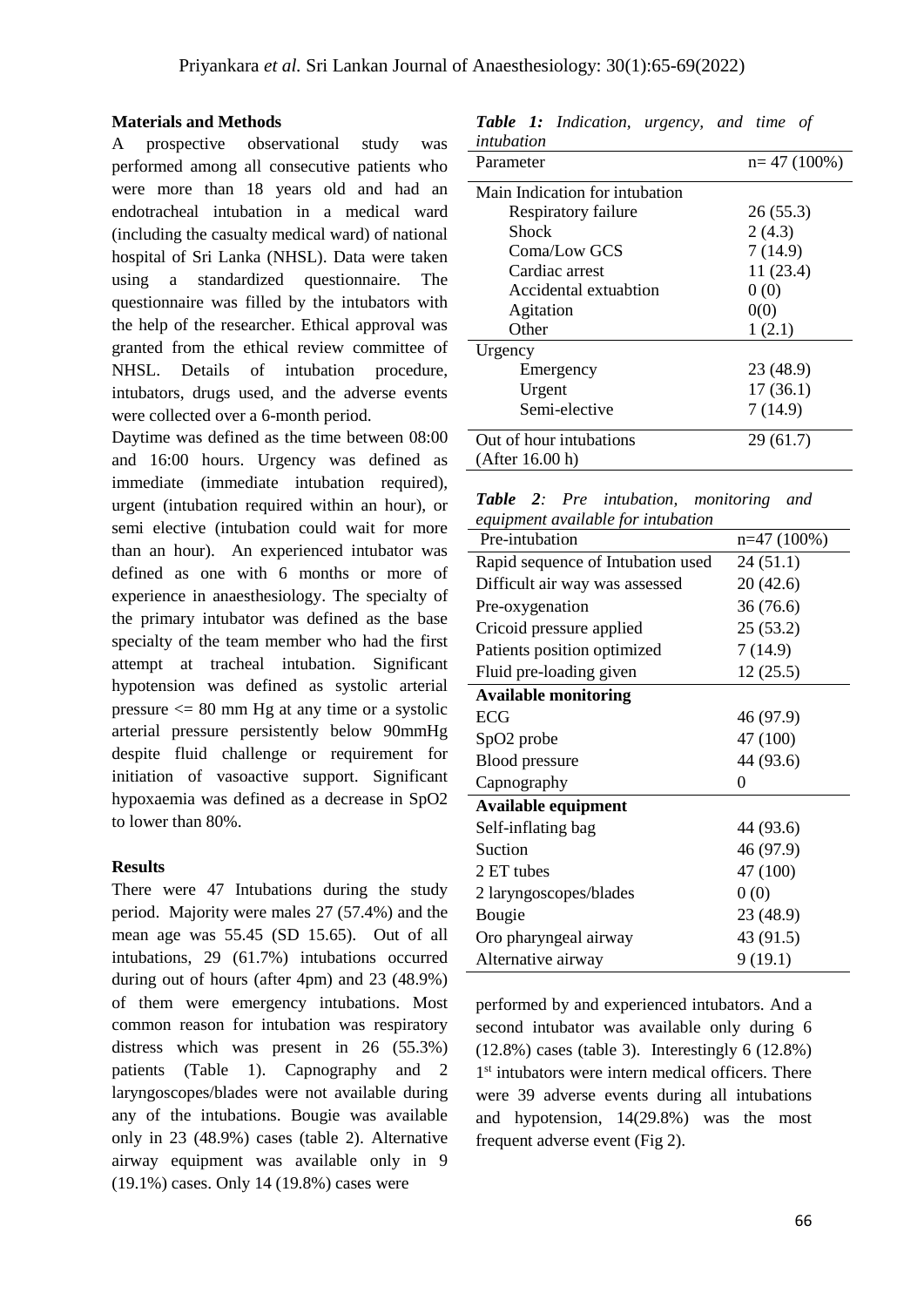|                                           | $1st$ Intubator, n =47 | $2nd$ Intubator, n=47 |
|-------------------------------------------|------------------------|-----------------------|
| $\geq$ 6 months of training in Anesthesia | 14 (19.8)              | 2(4.3)                |
| Speciality                                |                        |                       |
| Internal medicine                         | 35 (74.5)              | 6(12.8)               |
| Emergency medicine                        | 2(21.3)                |                       |
| Anaesthesia                               | 10(4.3)                |                       |
| Grade                                     |                        |                       |
| Consultant                                | 1(2.1)                 |                       |
| Senior registrar                          | 5(10.6)                |                       |
| Registrar                                 | 32(68.1)               | 3(6.4)                |
| Senior house officer/resident             | 3(6.4)                 | 1(2.1)                |
| Intern medical officer                    | 6(12.8)                | 2(4.3)                |

*Table 3: Details of the intubator*

*Table 4: Assistance was available during the procedure*

| Category                     | $n=47(100\%)$ |
|------------------------------|---------------|
| Medical officer              | 12(25.5)      |
| <b>Nurse</b>                 | 38 (80.9)     |
| Any other team (arrest team/ | 4(8.5)        |
| outreach team)               |               |





*Figure 2: Adverse events during intubations*



## **Discussion**

NHSL is the main tertiary care centre and the final referral centre in Sri Lanka. The medical complex of NHSL caters treatment for more than 1000 patients per day. The burden of critically ill medical patients also remains high at this complex. In our study considerable number of intubations occurred after 16.00 hours (out of hours). Even though this number is comparable to other studies, the definition of 'out hour' was not similar. 7,8 Furthermore, high number of intubations 23(48.9%) were emergency intubations. Only 14 doctors  $(19.8\%)$  as the 1<sup>st</sup> intubator and 2 doctors as the  $2<sup>nd</sup>$  intubator had experience in anaesthesia for =>6 months. This illustrates majority of the intubations in the medical wards were done by inexperience persons. Furthermore, significant number 8(17%) of intubators were intern medical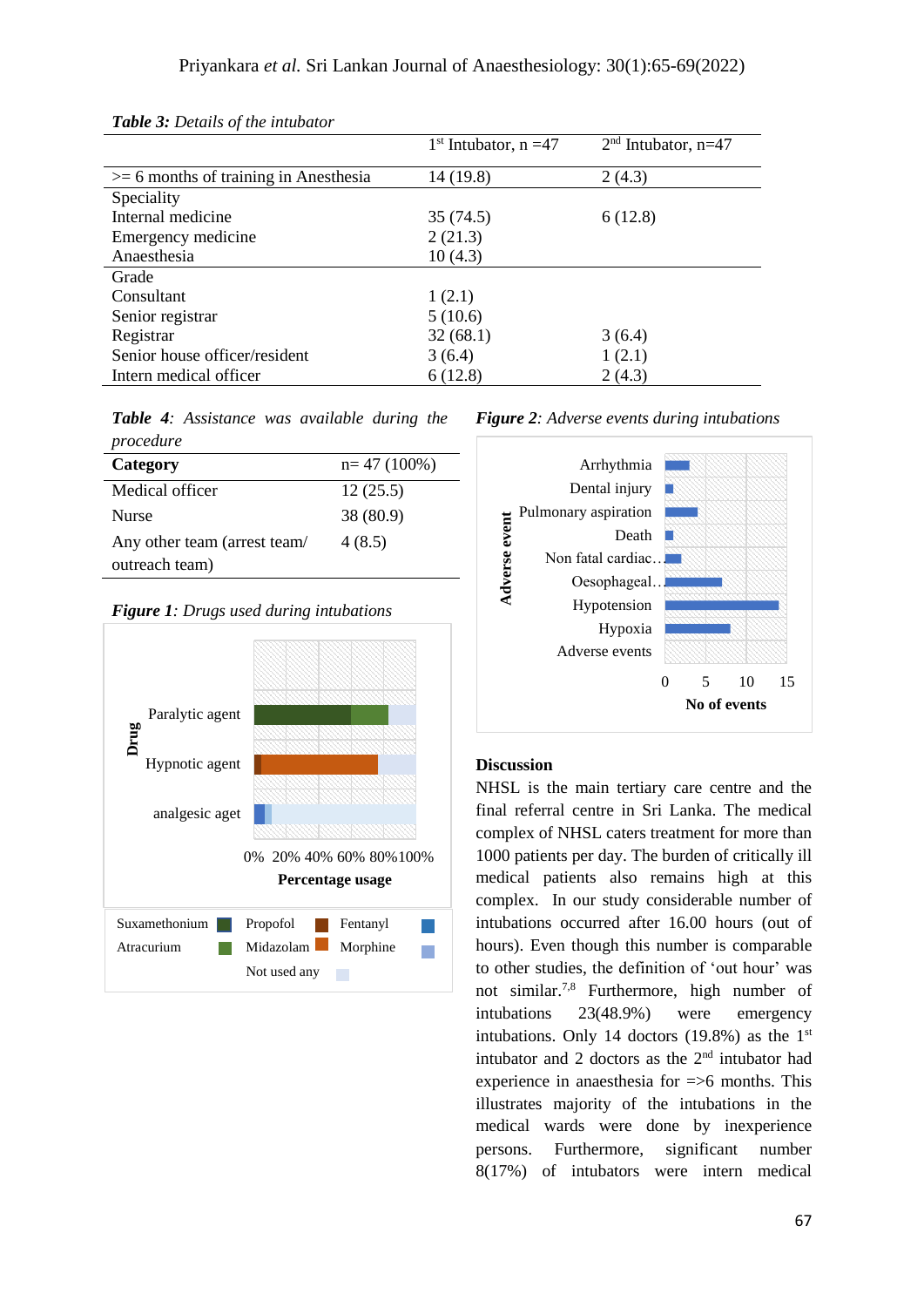officers. When compared to other studies our study shows significant deficiency or awareness of adequacy of trained persons during intubations at this setting.<sup>8</sup>

Assessment of difficult airway 20(42.5%) and optimisation of patient position 7(14.8%) prior to intubation was significantly inadequate compared to previous studies $8,9$ . This is probably due to the lack of experience among the intubators who handled the airway. Furthermore, adding to these deficiencies capnography and 2 laryngoscopes/blades were not available during any of the intubations and bougie was available only in 23(48.9%) cases. Alternative airways such as laryngeal masks were available only during 9(19.1%) intubations. These factors are major concerns as it would lead to a high rate of adverse events and even may risk the patient's lives.

Analgesic drugs were not used in 42 (89.4%) of the intubations. Midazolam was the most frequently 34(72.3%) used hypnotic agent. Neuromuscular blockade was used in 39 (82.9%) and suxamethonium in 28 (59.6%) of cases. The literature shows wide variation in usage of these drugs worldwide. Study in UK showed almost half of the rapid inductions were done using Propofol<sup>9</sup>. However, study done in USA showed the main drug used for induction was etomidate<sup>10</sup>. In our study it may be because intubators were more comfortable with midazolam. Furthermore, the availability and the knowledge of using other anaesthetic drugs would have implicated in the results. There were total of 39 adverse events during intubations. Hypotension was the most frequent adverse event. There were 8 cases of significant hypoxaemia and 7 cases of oesophageal intubations. The reasons for higher number of adverse events would have been multifactorial. Unfortunately, there are no local studies to compare our results.

## **Limitations**

Same intubator would have performed more than one intubation. Therefore, it may have changed the practice in subsequent intubations as they were not blinded. We have not collected

patients' clinical parameters prior to intubation. Therefore, some of the adverse events such as hypoxemia and hypotension would have been already existed or may have worsened during the procedure. Furthermore, we have not questioned or assessed whether the intubation was difficult or not.

## **Conclusion**

Our study demonstrates that intubations in medical wards are done by less experienced doctors with lack of facilities and has high incidence of adverse events. It's clear that training and establishment of local guidelines are needed to improve intubation practices in this setting.

#### **References**

1. Simpson GD, Ross MJ, McKeown DW, Ray DC. Tracheal intubation in the critically ill: a multi-centre national study of practice and complications. *Br J Anaesth*. 2012**; 108:**792–9.

2. Jaber S, Jung B, Corne P, et al. An intervention to decrease complications related to endotracheal intubation in the intensive care unit: a prospective, multiple-center study. *Intensive Care Med*. 2010; **36:**248–55.

3. Jaber S, Amraoui J, Lefrant J, et al. Clinical practice and risk factors for immediate complications of endotracheal intubation in the intensive care unit: a prospective multicenter study. *Crit Care Med*. 2006; **34:**2355–61.

4. Cook TM, Woodall N, Harper J, Benger J, on behalf of the Fourth National Audit Project. Major complications of airway management in the UK: results of the Fourth National Audit Project of the Royal College of Anaesthetists and the Difficult Airway Society. Part 2: intensive care and emergency departments. *Br J Anaesth* 2011; **106:** 632–42

5. Intensive Care Society. Standards for Capnography in Critical Care. London: Intensive Care Society, 2009. Available from [http://www](http://www/). ics.ac.uk/

intensive\_care\_professional/standards\_and\_guid elines/capnography\_guidelines (accessed Aug 2017)

**6.** Jaber S, Jung B, Corne P, et al. An intervention to decrease complications related to endotracheal intubation in the intensive care